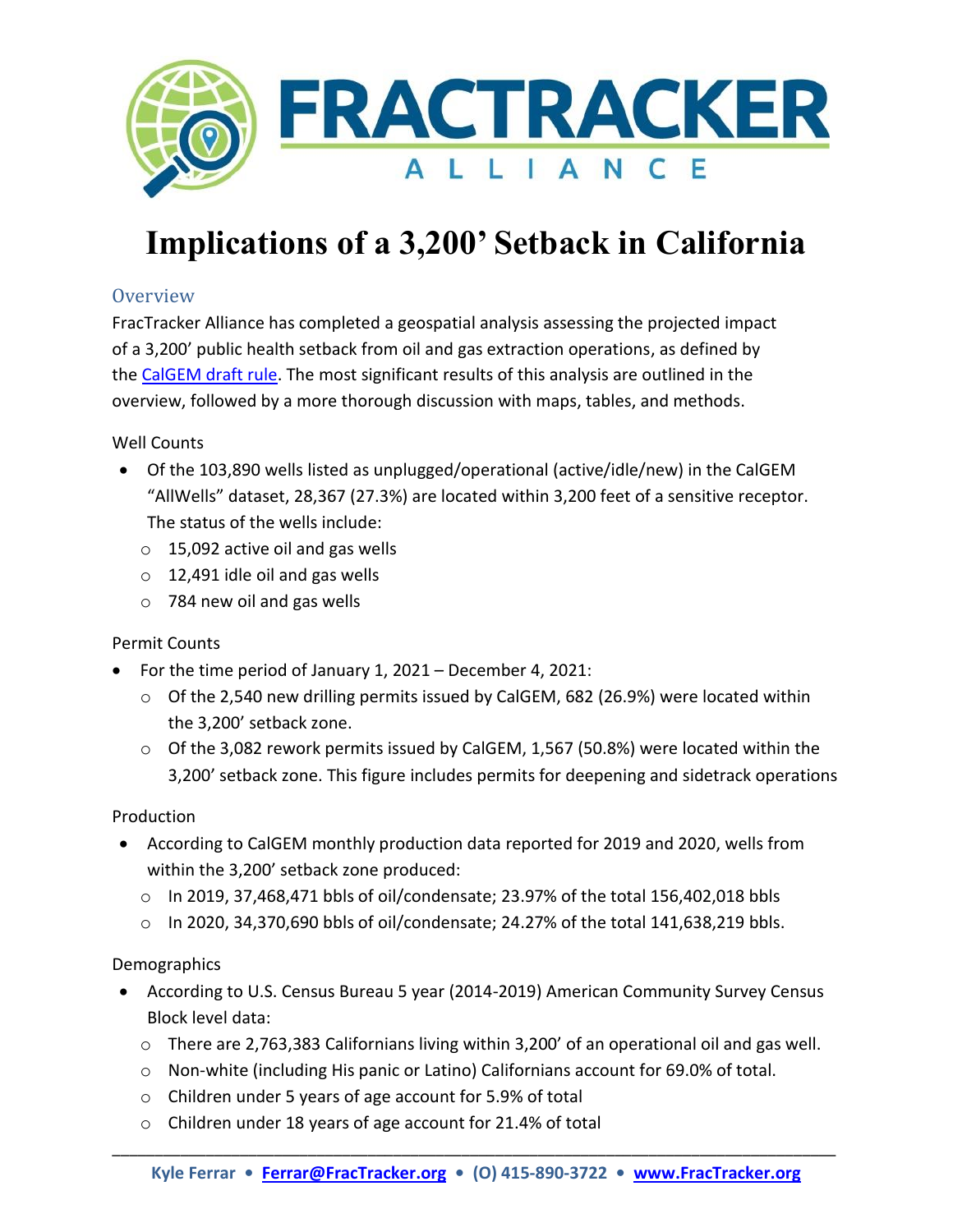## Introduction

California is the only major oil production state without a public health setback to protect communities and individuals from exposure to harmful emissions and other forms of environmental degradation originating from extraction operations. The proposed 3,200' setback regulation is a vital public health intervention that begins to address the environmental health disparities experienced by frontline communities. Separating communities from the industrial oil and gas extraction operations will necessarily reduce frontline community exposures to the localized air pollution, including toxic and carcinogenic volatile organic compounds (VOCs) such as BTEX chemicals and other polycyclic aromatic hydrocarbons (PAHs).

While the set of rules proposed by Governor Newsom and the California department of Geological Energy Management (CalGEM) do not address existing extraction sites, it is important to understand how much oil production is currently derived from the areas within the setback zone, as well as the population counts and demographical profiles of the communities living within this setback zone. Insight into the reduction of future production is inferred by determining the proportions of new drilling permits issued within the setback zone. Using the locations of both existing extraction sites and new drilling permits, this assessment also reviews the implications of loopholes included in the proposed rule, in [§ 1765. Setback Exclusion Area. Section B.](https://www.conservation.ca.gov/calgem/Documents/public-health/PHRM%20Draft%20Rule.pdf)

## Well Counts, Permits and Production

A breakdown by county of operational well counts, permits and production numbers are listed below in Table 1. This provides a basic overview of the regions with the most wells, closest to communities and population density. Statewide well counts, production figures, and permit count totals are listed above in the overview section.

Counties with the highest counts of operational wells within the 3,200' setback were also consistently the same counties with the largest volumes of production of oil/condensates from within the setback zone. These include Kern, Los Angeles, Ventura, Orange, and Santa Barbara counties, in that order. The top five overall producing counties are Kern, Los Angeles, Monterey, Ventura, and Fresno, in that order. This shows that Orange and Santa Barbara counties have unequal amounts of production from within the 3,200' setback zone.

Kern is also the county with the most new drilling and rework permits issued within the setback zone. While Kern was issued nearly as many new drilling permits as rework permits in total, rework permits in the setback zone outnumbered new drilling permits by 31%. Los Angeles, Ventura, Orange, and Santa Barbara counties similarly issued a larger majority of rework permits in the setback zone. This speaks to operators keeping aging wells in communities operating at minimum capacities to avoid the closure costs of plugging and remediation.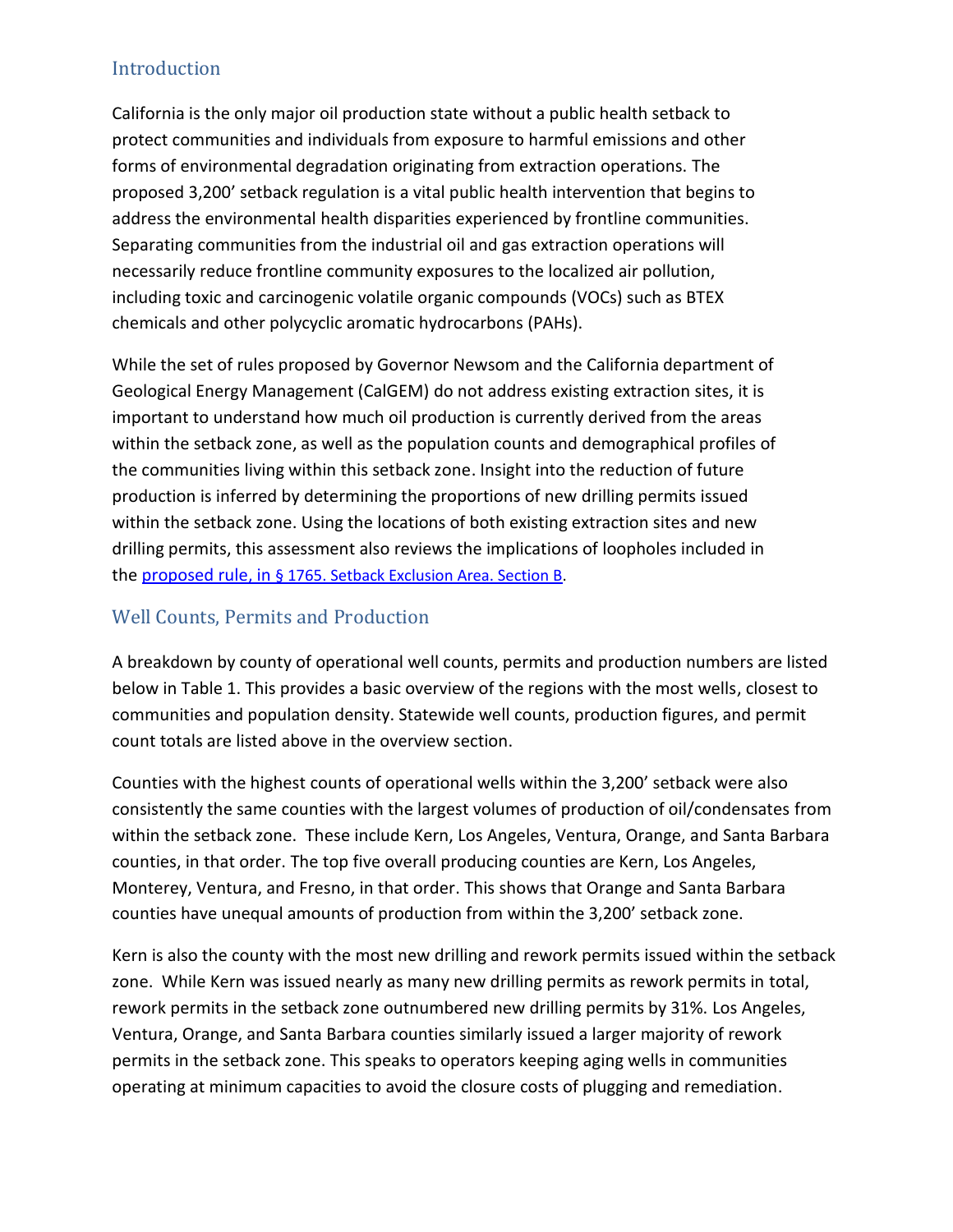Table 1. County summaries of well and permit counts and production volumes for areas of each county located within 3,200' of an operational oil and gas well in California.

|                     |                   |       | 2019           |                    | 2020           |                    | <b>New Drilling</b> |           |                       |                |
|---------------------|-------------------|-------|----------------|--------------------|----------------|--------------------|---------------------|-----------|-----------------------|----------------|
|                     | Operational       |       | Oil/Condensate |                    | Oil/Condensate |                    | Permits (2020-      |           | <b>Rework Permits</b> |                |
| <b>County</b>       | Well Count        |       | (Bbls)         |                    | (Bbls)         |                    | 2021)               |           | $(2020 - 2021)$       |                |
| Kern                | $(17.0\%)$ 13,124 |       |                | (14.4%) 15,971,862 |                | (15.5%) 15,393,965 | (25.2%)             | 589       | $(40.4\%)$            | 851            |
| <b>Los Angeles</b>  | (93.7%)           | 6,615 |                | (90.9%) 10,655,679 | (88.9%)        | 9,282,322          | (97.4%)             | 38        | (92.4%)               | 159            |
| Ventura             | (49.4%)           | 1,999 |                | (44.2%) 2,809,868  | (41.6%)        | 2,523,420          |                     | 0         | (73.0%)               | 89             |
| Orange              | (93.2%)           | 1,712 | (98.5%)        | 2,517,858          | (99.1%)        | 2,308,839          | (100%)              | 5         | (93.2%)               | 41             |
| Santa Barbara       | (93.5%)           | 1,442 | (59.2%)        | 1,729,593          | (51.6%)        | 1,329,020          |                     | 0         | (92.6%)               | 213            |
| Los Angeles (OS)    | (36.3%)           | 509   | (37.9%)        | 2,226,649          | (36.7%)        | 2,211,905          | (100%)              | 4         | (26.4%)               | 24             |
| <b>Monterey</b>     | (26.6%)           | 405   | $(10.9\%)$     | 911,167            | (9.4% )        | 695,969            | (57.1%)             | 16        | (64.4%)               | 38             |
| Fresno              | $(7.1\%)$         | 345   | (2.2%)         | 133,040            | (2.2%)         | 123,596            | (8.5%)              | 9         | (25.0%)               | 18             |
| San Luis Obispo     | (59.0%)           | 297   | $(70.0\%)$     | 361,449            | (73.4%)        | 371,057            | (100%)              | 14        | (76.5%)               | 13             |
| <b>Sutter</b>       | (66.4%)           | 271   |                | 0                  |                | 0                  |                     | 0         | (83.9%)               | 26             |
| Glenn               | (80.6%)           | 245   |                | 0                  |                | 0                  | (66.7%)             | 4         | (100%)                | $\overline{2}$ |
| San Joaquin         | (93.8%)           | 227   |                | 0                  |                | 0                  |                     | 0         |                       | 0              |
| Colusa              | (59.9%)           | 212   |                | 0                  |                | 0                  | (100%)              | 3         | (86.4%)               | 19             |
| Sacramento          | (74.8%)           | 154   | $(91.0\%)$     | 7,961              |                | 7,345              |                     | 0         | (63.6%)               | $\overline{7}$ |
| Solano              | (59.7%)           | 129   | (49.5%)        | 866                | (56.3%)        | 801                |                     | 0         | (45.5%)               | 5              |
| <b>Tehama</b>       | (71.7%)           | 109   |                | 0                  |                | 0                  |                     | 0         |                       | 0              |
| <b>Tulare</b>       | $(98.0\%)$        | 98    | (100%)         | 35,380             | (100%)         | 29,179             |                     | 0         |                       | 0              |
| San Bernardino      | (89.3%)           | 67    | (100%)         | 8,791              | (100%)         | 7,067              |                     | 0         |                       | 0              |
| <b>Kings</b>        | (13.4%)           | 53    | (25.9%)        | 31,343             | (24.1%)        | 28,952             |                     | 0         |                       | 0              |
| Ventura (OS)        | (82.8%)           | 48    | (96.0%)        | 1,013              | (79.7%)        | 451                |                     | 0         |                       | 0              |
| <b>Contra Costa</b> | $(90.0\%)$        | 45    | (100%)         | 58,078             | (100%)         | 52,445             |                     | 0         | (42.9%)               | 3              |
| Humboldt            | (65.5%)           | 36    |                | 0                  |                | 0                  |                     | 0         |                       | 0              |
| San Mateo           | (100%)            | 36    | (99.5%)        | 46                 | (99.3%)        | 43                 |                     | 0         |                       | 0              |
| Madera              | (76.9%)           | 30    |                | 0                  |                | 0                  |                     | 0         | (100%)                | 4              |
| San Diego           | (93.5%)           | 29    |                | 0                  |                | 0                  |                     | 0         |                       | 0              |
| <b>Butte</b>        | (96.3%)           | 26    |                | $\pmb{0}$          |                | 0                  |                     | $\pmb{0}$ | (100%)                | 8              |
| YOIO                | (35.7%)           | 25    |                | 0                  |                | U                  |                     | $\pmb{0}$ | (100%)                | 1              |
| <b>Riverside</b>    | (82.1%)           | 23    |                | 0                  |                | 0                  |                     | 0         |                       | 0              |
| Alameda             | (100%)            | 10    | (100%)         | 7,038              | (100%)         | 3,388              |                     | 0         |                       | 0              |
| San Benito          | (18.9%)           | 10    | (5.4%)         | 788                | (8.9%)         | 927                |                     | 0         |                       | 0              |
| Santa Clara         | (35.7%)           | 10    |                | 0                  |                | 0                  |                     | 0         |                       | 0              |
| <b>Imperial</b>     | (53.8%)           | 7     |                | 0                  |                | 0                  |                     | 0         |                       | 0              |
| Santa Barbara (OS)  | (8.8%)            | 5     |                | 0                  |                | 0                  |                     | 0         |                       | 0              |
| Napa                | (66.7%)           | 4     |                | 0                  |                | 0                  |                     | 0         |                       | 0              |
| <b>Stanislaus</b>   | (57.1%)           | 4     |                | 0                  |                | 0                  |                     | 0         |                       | 0              |
| <b>Merced</b>       | (100%)            | 3     |                | 0                  |                | 0                  |                     | 0         |                       | 0              |
| Lake                | (100%)            | 1     |                | 0                  |                | 0                  |                     | 0         |                       | 0              |
| Lassen              | (100%)            | 1     |                | 0                  |                | 0                  |                     | 0         |                       | 0              |
| Siskiyou            | (100%)            | 1     |                | 0                  |                | 0                  |                     | 0         |                       | 0              |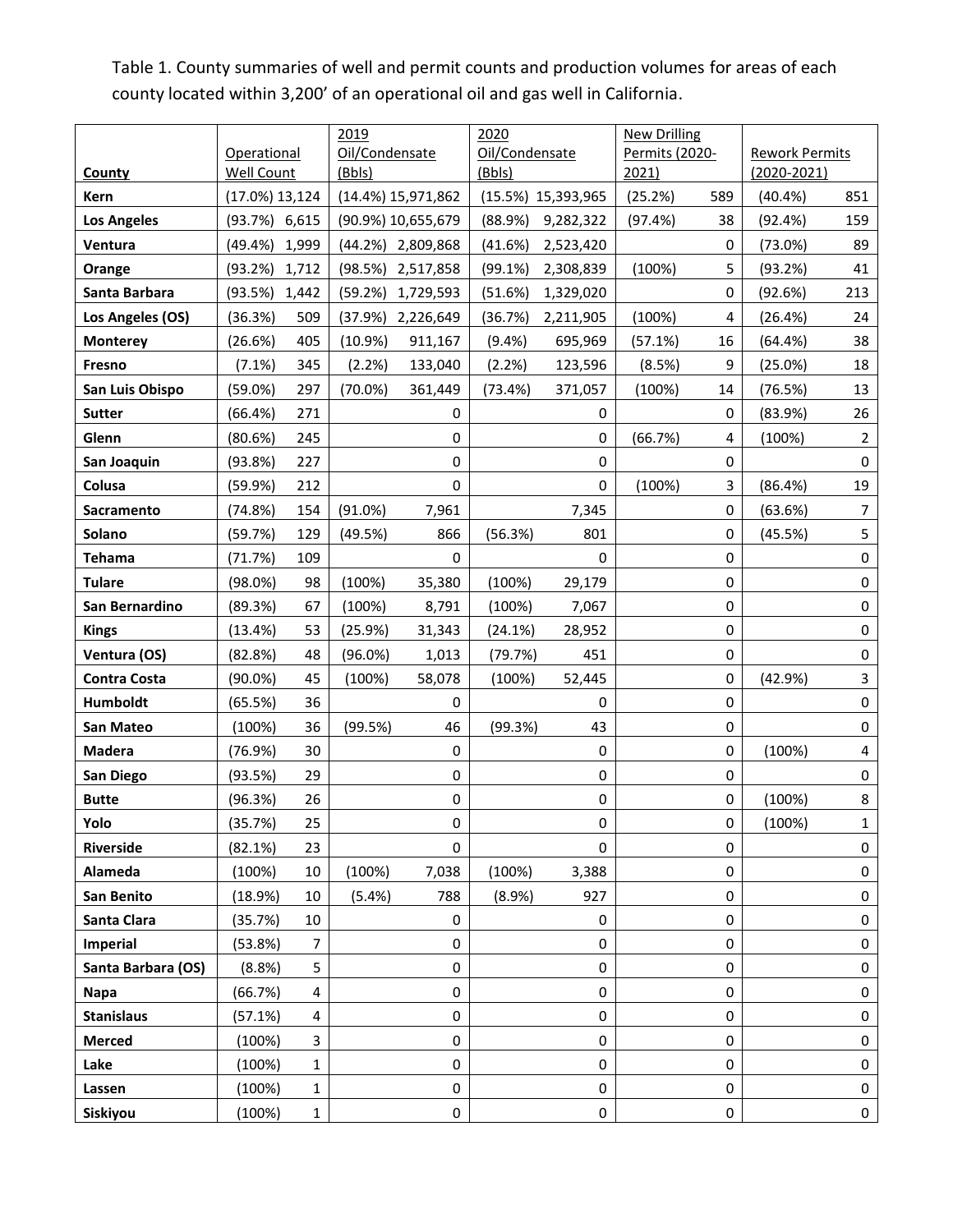## **Demographics**

U.S. Census Bureau 5-year (2014-2019) American Community Survey data was summarized at the census block group level to estimate the total population living within 3,200' of a well located in the setback zone. Statewide totals can be found at the top of this report in the overview.

|                     | <b>Total</b>   | Non-white population     |       | Population under 5 |       | Population under 18 |       |
|---------------------|----------------|--------------------------|-------|--------------------|-------|---------------------|-------|
|                     | Population     | incl. Hispanic or Latino |       | years of age       |       | years of age        |       |
| County              | Count          | Pop. Count               | (%)   | Pop. Count         | (%)   | Pop. Count          | (%)   |
| <b>Los Angeles</b>  | 1,893,442      | 1,446,649                | 76.4% | 111,522            | 5.9%  | 397,272             | 21.0% |
| Orange              | 425,753        | 197,904                  | 46.5% | 22,963             | 5.4%  | 85,761              | 20.1% |
| Kern                | 123,922        | 71,709                   | 57.9% | 9,479              | 7.6%  | 35,922              | 29.0% |
| San Diego           | 114,470        | 66,759                   | 58.3% | 6,344              | 5.5%  | 23,274              | 20.3% |
| Ventura             | 60,896         | 32,942                   | 54.1% | 3,618              | 5.9%  | 13,240              | 21.7% |
| <b>Riverside</b>    | 38,563         | 25,593                   | 66.4% | 2,932              | 7.6%  | 9,686               | 25.1% |
| San Bernardino      | 31,419         | 22,446                   | 71.4% | 1,977              | 6.3%  | 7,734               | 24.6% |
| Santa Barbara       | 31,323         | 18,725                   | 59.8% | 2,357              | 7.5%  | 7,370               | 23.5% |
| San Joaquin         | 9,738          | 7,532                    | 77.3% | 534                | 5.5%  | 2,458               | 25.2% |
| <b>Contra Costa</b> | 8,829          | 5,180                    | 58.7% | 625                | 7.1%  | 2,369               | 26.8% |
| Fresno              | 5,248          | 2,970                    | 56.6% | 384                | 7.3%  | 1,348               | 25.7% |
| Solano              | 4,035          | 1,314                    | 32.6% | 112                | 2.8%  | 660                 | 16.3% |
| <b>Stanislaus</b>   | 2,082          | 977                      | 46.9% | 246                | 11.8% | 732                 | 35.2% |
| Colusa              | 2,035          | 1,475                    | 72.5% | 162                | 8.0%  | 590                 | 29.0% |
| Alameda             | 1,591          | 614                      | 38.6% | 50                 | 3.2%  | 354                 | 22.2% |
| Glenn               | 1,222          | 330                      | 27.0% | 71                 | 5.9%  | 294                 | 24.0% |
| <b>Tulare</b>       | 1,154          | 805                      | 69.7% | 67                 | 5.8%  | 307                 | 26.6% |
| Yolo                | 1,049          | 479                      | 45.6% | 76                 | 7.3%  | 292                 | 27.8% |
| <b>Sutter</b>       | 954            | 280                      | 29.3% | 47                 | 4.9%  | 240                 | 25.2% |
| <b>Kings</b>        | 924            | 880                      | 95.2% | 94                 | 10.2% | 361                 | 39.0% |
| Tehama              | 885            | 316                      | 35.7% | 23                 | 2.6%  | 177                 | 20.0% |
| San Benito          | 753            | 644                      | 85.5% | 64                 | 8.4%  | 173                 | 23.0% |
| Sacramento          | 608            | 235                      | 38.6% | 17                 | 2.9%  | 92                  | 15.2% |
| Lake                | 463            | 216                      | 46.7% | 50                 | 10.8% | 185                 | 39.9% |
| Santa Clara         | 462            | 66                       | 14.3% | 16                 | 3.4%  | 107                 | 23.2% |
| San Mateo           | 420            | 246                      | 58.6% | 19                 | 4.6%  | 103                 | 24.5% |
| San Luis Obispo     | 329            | 42                       | 12.8% | 12                 | 3.6%  | 64                  | 19.4% |
| <b>Humboldt</b>     | 279            | 22                       | 8.0%  | 7                  | 2.6%  | 43                  | 15.5% |
| Merced              | 209            | 123                      | 59.0% | 14                 | 6.9%  | 60                  | 28.6% |
| Madera              | 125            | 67                       | 53.6% | 8                  | 6.4%  | 30                  | 24.1% |
| Napa                | 54             | 9                        | 15.9% | $\overline{2}$     | 4.3%  | 10                  | 18.4% |
| <b>Imperial</b>     | 46             | 37                       | 80.4% | 4                  | 8.7%  | 8                   | 18.3% |
| <b>Monterey</b>     | 41             | 16                       | 39.3% | 3                  | 7.2%  | 10                  | 25.6% |
| <b>Butte</b>        | 34             | 10                       | 30.5% | 2                  | 4.6%  | 5                   | 13.9% |
| Santa Cruz          | 15             | 3                        | 21.0% | 0                  | 1.6%  | 2                   | 15.9% |
| Siskiyou            | 9              | $\overline{2}$           | 19.0% | 0                  | 3.6%  | $\mathbf{1}$        | 14.6% |
| Lassen              | $\overline{2}$ | 0                        | 17.0% | 0                  | 7.4%  | 0                   | 15.2% |

Table 2. California population counts and demographics for areas within 3,200' of an operational oil and gas well located within the 3,200' setback zone.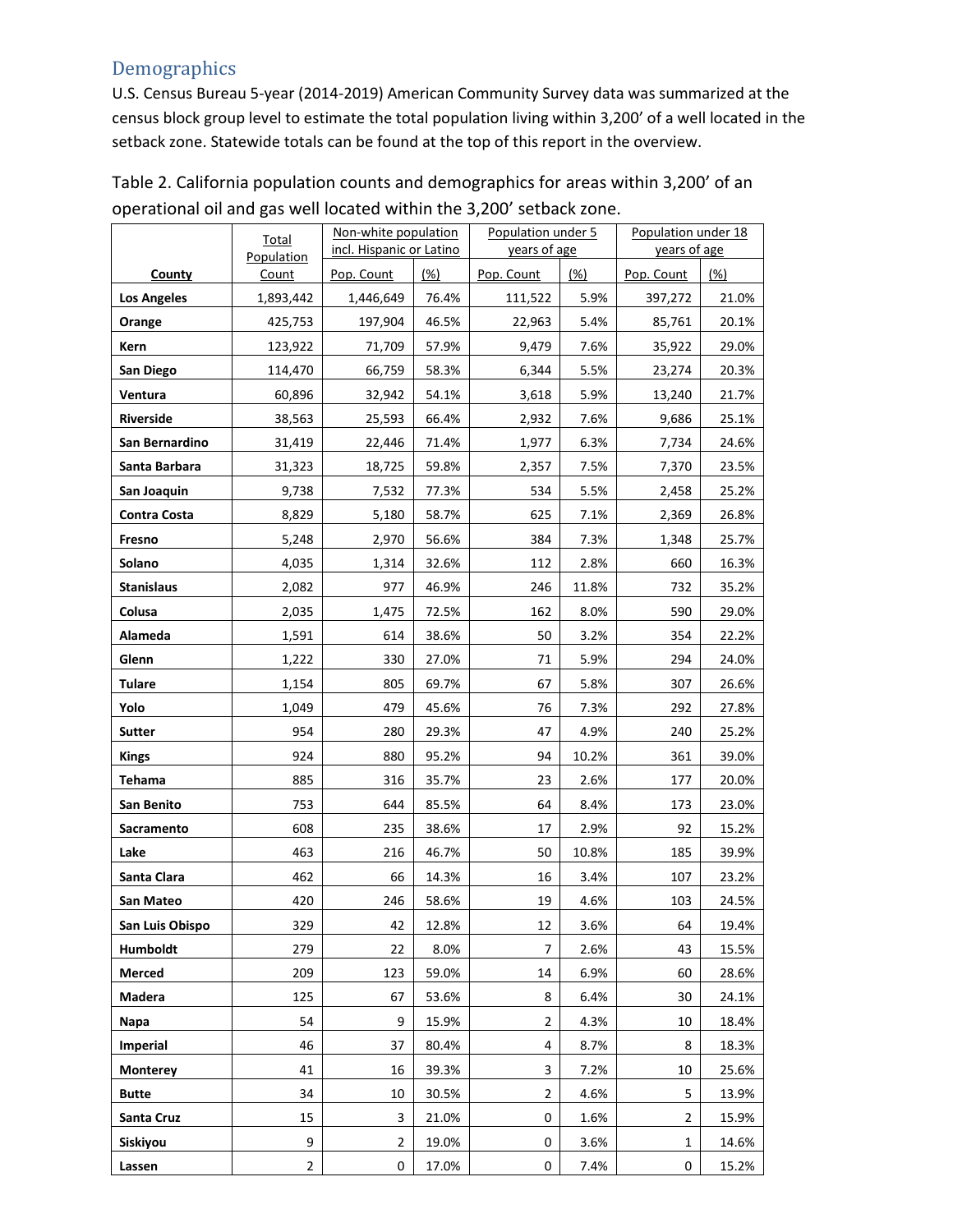[FracTracker Alliance's previous People and Production report](https://www.fractracker.org/2020/12/people-and-production/) more accurately describes the economic and ethnographic disparities associated with living near oil and gas drilling, and geographically characterizes the frontline communities without the limitations of defined setback distances. The results of that report do not suffer from edge effects or the pitfalls of assuming uniform population distributions. Regardless of these known limitations, this report uses U.S. Census Bureau 5-year (2014-2019) American Community Survey census block group data to summarize population counts and ethnicities of the populations living within the 3,200' setback.

## Loopholes

Of particular concern is a potential caveat in section (a) of the draft rule under subheading **§ 1765. Setback Exclusion Area**, which states "(a) After [EFFECTIVE DATE], CalGEM will not approve any Notice of Intention to drill *a new well with a new surface location* within the setback exclusion area, except a well, such as an intercept well or a pressure relief well, that must be drilled to alleviate an immediate threat to public health and safety or the environment." The draft rule then defines a new well as "a new boring that involves installation of surface casing where none existed previously." This language allows for well re-drills, such as permits to "deepen" and "sidetrack" well bores from below the surface casing. This would allow for major expansions of existing wells including increases of production volumes and uncontrolled emissions from within the setback zone, under the guise of "rework" permits. These activities do not require new API identifiers or new surface casings, but would allow for directional or horizontal drilling, potentially with high counts of laterals similar to what is being practiced in the Marcellus and other shale plays. This leaves the door open for major industrial activity and drilling expansion from within the setback zone. Preventing this type of activity may involve expanding the rule to prevent certain types of permits for existing sites.

### Methods

This analysis conducted by FracTracker Alliance used CalGEM datasets of oil and gas well locations to determine the potential impact of the proposed public health rule, and specifically focused on the adoption of a 3,200' setback, [as defined in the draft rule.](https://www.conservation.ca.gov/calgem/Documents/public-health/PHRM%20Draft%20Rule.pdf) Wells located within the setback zone were identified using geospatial analysis tools available in ESRI ArcGIS Pro Ver. 2.7.0, with data projected in NAD83 California Teale Albers. Wells were identified by their proximity to sensitive receptors, as defined in the draft rule. [CalGEM permits issued](https://www.conservation.ca.gov/calgem/Online_Data) within the setback zone were identified in the same way. Crude oil and condensate production volumes were summed for wells within the setback zone. Population counts and demographics for the areas within 3,200' of wells within the setback zones were also summarized.

The identification of wells located within the setback zone was completed by first creating 3,200' buffers around operational oil and gas wells, and identifying sensitive receptors within these buffer zones. This assessment used CalGEM's [AllWells dataset](https://www.conservation.ca.gov/calgem/Online_Data) (updated 11/05/21) to map the locations of operational oil and gas wells and permits. The AllWells dataset was limited to 103,979 entries with unique API identifiers. The dataset was filtered by 'Well Status' to include only active, idle (including abeyance), and new wells.